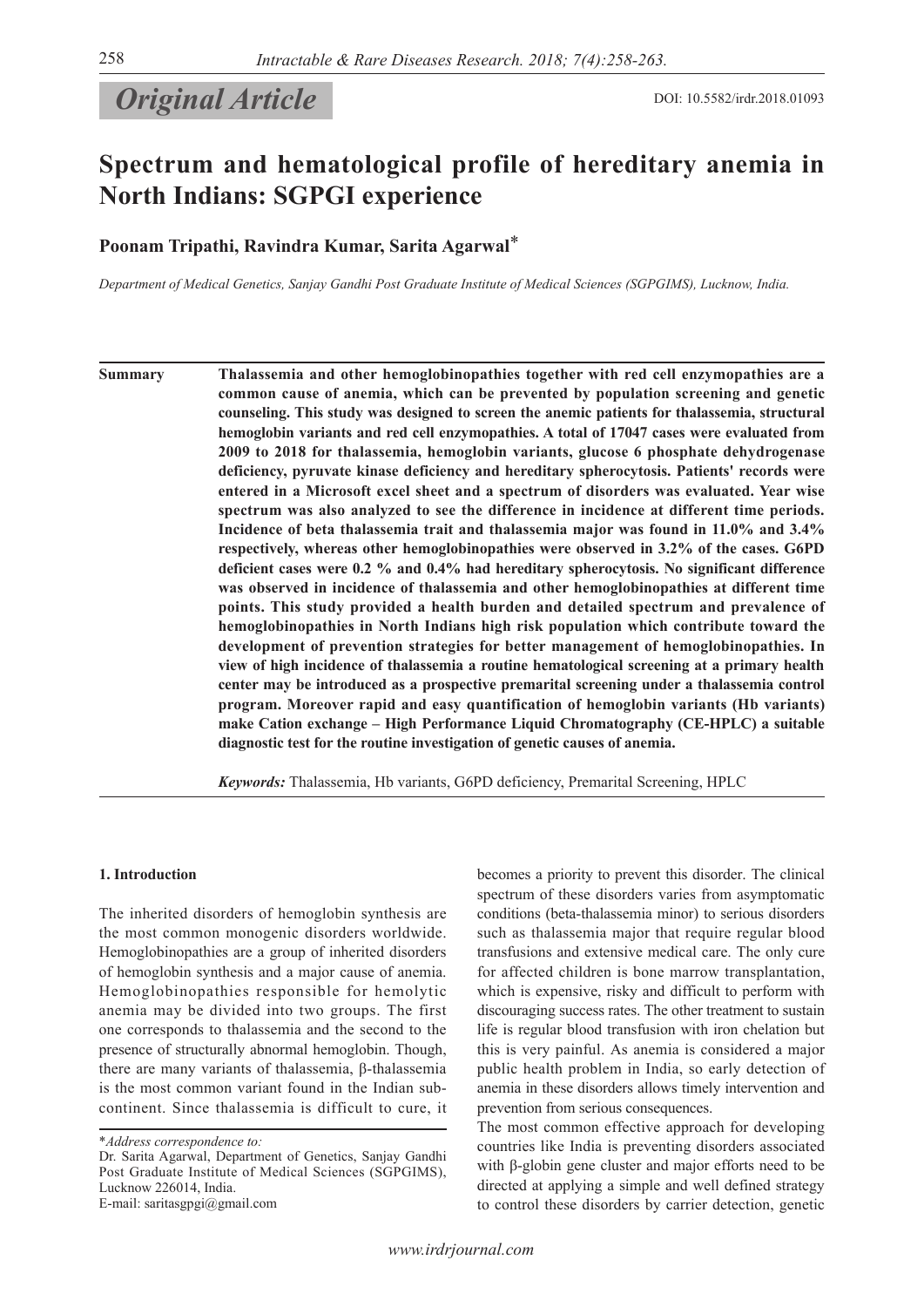counseling and prenatal diagnosis (*1*). However, accurate and timely detection of various known and unknown Hb variants can prevent occurrence of serious Hb disorders such as thalassemia major in newborns.

Mohanty *et al*. in 2013 (*2*) conducted a multicenter study and after analyzing 56,780 samples from 6 different centers; they reported overall a 2.78% prevalence of thalassemia trait in the studied cohort. They highlight that the prevalence of β-thalassemia varied from 0 to 10.5 % among the different caste/ethnic groups of India (*2*).

Since there is lot of complexity in the Indian population structures and due to high demand for resources; large migration of communities occured in the past from one geographical area to another, and therefore there is a need to evaluate the prevalence of hemoglobin disorders from time to time.

The present study was carried out to determine the prevalence of hemoglobinopathies and β-thalassemia among the North Indian populations from 2009-2018. In addition, our study also aimed to identify rare/unknown Hemoglobin variants by molecular analysis to provide accurate diagnosis and genetic counseling.

#### **2. Materials and Methods**

This cross-sectional descriptive study was conducted in Department of Medical Genetics, Sanjay Gandhi Postgraduate Institute of Medical Sciences, Lucknow from 2009 to 2018. Individuals with suspected risk of thalassemia and other hemoglobinopathies, with known family history, premarital, preconception (postmarital screening before planning child birth) or antenatal subjects who apparently did not have any suspicion of risk of carrier state and individuals coming voluntarily for screening were included.

To evaluate the cause of anemia a battery of tests related to hematological and biochemical parameters such as Glucose-6-phosphate dehydrogenase deficiency (G6PD), Pyruvate kinase Enzyme Deficiency, Hereditary Spherocytosis and Iron deficiency Anemia (IDA) were carried out.

Four ml blood sample was collected from each individual in ethylene diamine tetra acetic acid (EDTA) and plain vials. Red Cell indices analysis was carried out on a Sysmex 21 automated blood cell counter for red cell indices.

Serum Iron and total iron binding capacities (TIBC) was estimated by the Ferrozine method (International Council for Standardization in Hematology 1990) and using IRON & TIBC kit (Crest Biosystems, India) on the same day of blood collection.

The samples were stored at 4°C and further analyzed in batches for CE-HPLC (Cation exchange – High Performance Liquid Chromatography). CE-HPLC was performed with each blood sample on a BIO-RAD Variant II using beta thalassemia short program pack.

DCIP test was performed for G6PD deficiency. Dichloro phenol indophenols decolorizing test (DCIP Bernstein test) is a screening dye test for G6PD deficiency diagnosis. Nicotinamide adenine dinucleotide phosphate (NADP) reduces the dye DCIP into a colorless state (DCIPH) through the action of G6PD. The rate and the degree of this decolorization are proportional to the G6PD activity in RBCs. Phenazonemethosulphate (PMS) is used as an electron carrier between NADPH and 2-6 DCIP in the test. 20 µL of whole blood followed by 400 µL of DCIP dye solution was mixed in a test tube containg 50 µL of PMS, 25 µL of G6P and 25 µL of NADP and 1 mL of distilled water and overlaid with liquid paraffin incubate at 37°C for 10 min. The mixture color changes from blue to red in presence of G6PD deficiency within 10 min.

Pyruvate kinase (PK) deficiency is due to defects in pyruvate kinase enzyme expression or activity. Pyruvate kinase enzyme catalyzes the last step of glycolysis, the transfer of a phosphate group from phospho(enol) pyruvate (PEP) to ADP, yielding one molecule of pyruvate and one molecule of adenosine triphosphate (ATP). In the pyruvate kinase deficiency test, PEP and ADP were catalyzed by PK to generate pyruvate and ATP. The generated pyruvate is oxidized to produce fluorescence (at 340 nm). The 1000 µL reaction mixture in a tube contained 25 mM potassium phosphate buffer pH 7.4 50 µL, 8 mM magnesium sulfate 100 µL, 0.15mM NADH 100 µL, 0.15 mM phosphoenolpyruvate 30 µL, 0.3 mM ADP 100 µL, and water 620 µL. RBC solution was prepared using packed red blood cells suspended in 20% normal saline. 200 µL reaction mixture was mixed with 20 µL RBC solution in a tube and the mixed solution was spotted on Whatman no 1 filter paper at zero time. Tubes were placed in water bath at 37°C for 10 minutes and again a drop from the mixture was spotted on filter paper after 20 and 30 minutes. In a normal sample disappearance was seen with in 30 min but in pyruvate deficient samples fluorescence takes a longer time to disappear. Since the increase in color or fluorescence intensity is proportional to the increase in pyruvate amount, the PK activity can be accurately measured.

Osmotic fragility is a test to measure the resistance to hemolysis of RBCs exposed to a series of hypotonic solutions. This test is performed to detect thalassemias, red cell membrane disorders and hereditary spherocytosis. In the osmotic fragility test, whole blood is added to varying concentrations of buffered sodium chloride solution and allowed to incubate at room temperature. The amount of hemolysis in each saline concentration is then determined by reading the supernatants on a spectrophotometer at 540 nm. The results of the test may then be graphed, with the percent hemolysis plotted on the vertical axis and the sodium chloride concentration on horizontal axis.

The flow diagram for sample processing is depicted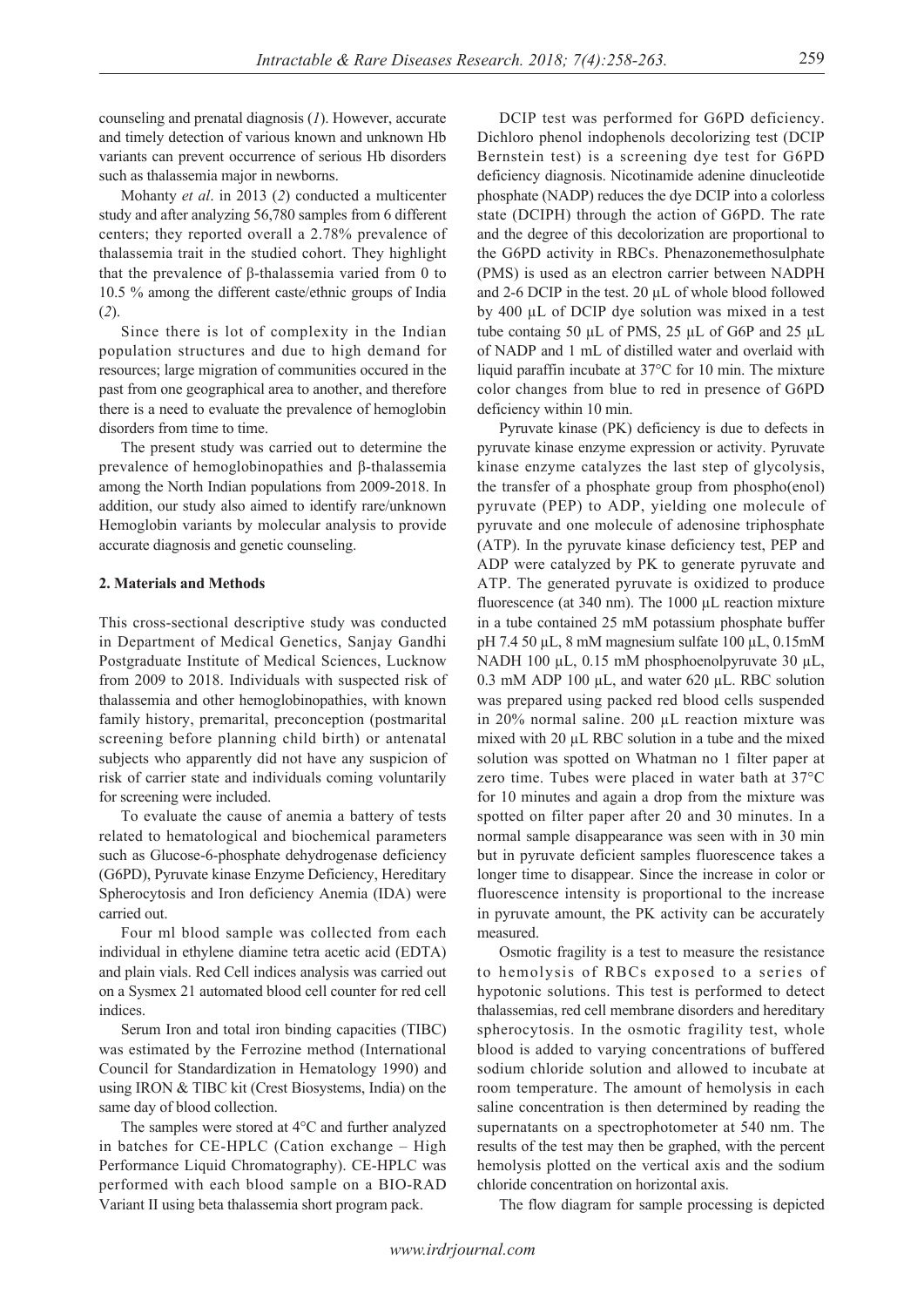in Figure 1.

Statistical analysis: Data is presented as number and percentages for discrete variables and as mean  $\pm$ standard deviation for the continuous variables. The chi square test for trend analysis was done to see the pattern of change of prevalence of different studied causes of hemolytic anemia.

#### **3. Results**

Out of 17,047 cases, 3,379 cases were found with normal red cell indices (Table 1). High value of mean corpuscular volume ( $MCV > 100$ fl) and mean corpuscular hemoglobin (MCH > 36pg) were found in 211 cases. These 211 cases were found to be Vitamin B12 deficient and excluded for further study. Low Mean corpuscular volume (< 76fl) and Low mean corpuscular hemoglobin (< 26pg) was found in 13,457 cases. Out of these 13,457 samples, 10,201 cases were identified as iron deficiency anemia on the basis of their Serum Iron and Total Iron Binding Capacity (TIBC) levels. G6PD deficiency was found in 37 cases where as hereditary spherocytosis in 75 cases was noted (Table 1). We did not find any case of pyruvate kinase deficiency during the study period.

The remaining samples of 2,607 individuals were further analyzed for thalassemia and other hemoglobinopathies. After doing HPLC 1,764 cases were identified with abnormal hemoglobin variants.



**Figure 1. Flow chart showing detail methodology.**

These 1,764 cases were further sub characterized on the basis of their clinical and biochemical evaluation like thalassemia major (579) and thalassemia trait (1,185).

Hemoglobin variant disorders found in the present study were HbE trait (204), HbE disease (68), E βthalassemia (51), HbS trait (187), HbS disease (136), S $\beta$  thalassemia (85), HbD trait (85), HbS/HbE Double heterozygous state (17) and HbS/HbD double heterozygous state (34).

Red cell indices were carried out in all samples as this is a primary screening step to find out the cause of anemia. Since thalassemia is a disorder of anemia, hemoglobin values were found reduced in thalassemia along with the microcytic and hypochromic RBCs. Low MCV and low MCH values were recorded in cases as compared to normal. The mean hemoglobin levels, MCV and MCH values of all thalassemia groups are shown in Table 2. MCV and MCH values were lowest in EE group.

HPLC analysis was carried out in subjects with low MCV and MCH and without iron deficiency to find out the status of thalassemia and other hemoglobinopathies. Comparison of mean percentages of various hemoglobins in each thalassemia group are shown in Table 3.

Year wise comparison was done to see whether the prevalence of thalassemia was increasing or decreasing by time and we observed that there was no trend in prevalence of thalassemia and other hemoglobinopathies across different time intervals ( $p = 0.826$ ) (Table 4).

In this study, molecular characterization of beta globin gene sequencing identified a rare HB Köln (HBB:c.295 G>A) and a novel single nucleotide deletion at codon 79 (HBB:c240\_240delC) (*3*).

Defining genetic changes will be helpful to explain the clinical findings of the patient and for providing accurate diagnosis and genetic counseling. Therefore, it is important to report rare nucleotide changes in hemoglobin diseases and molecular analysis by Sanger sequencing so that prevalence of various hemoglobin variant can be monitored carefully.

#### **4. Discussion**

The present study is an expansion of our previous study published in Prenatal diagnosis (*1*) in which we have done screening of thalassemia and other hemoglobin disorders in extended family members of thalassemia

| Table 1. Incidence of different disorders causing anemia in studied cohort |  |  |  |
|----------------------------------------------------------------------------|--|--|--|
|                                                                            |  |  |  |

| Diagnosis                           | Male            | Female          | Total            |
|-------------------------------------|-----------------|-----------------|------------------|
| Normal                              | $2,273(31\%)$   | $1,643(16.9\%)$ | 3,916 (22.9%)    |
| Megaloblastic anemia                | $94(1.3\%)$     | $117(1.2\%)$    | $211(1.2\%)$     |
| Iron deficiency anemia              | $3,555(48.5\%)$ | $6,646(68.4\%)$ | $10,201(59.8\%)$ |
| Hereditary Spherocytosis            | $37(0.5\%)$     | $38(0.4\%)$     | $75(0.4\%)$      |
| G6PD deficient                      | $37(0.5\%)$     |                 | $37(0.2\%)$      |
| Thalassemia and Hemoglobin variants | $1,334(18.2\%)$ | $1,273(13.1\%)$ | $2,607(15.2\%)$  |
| Total                               | 7,330(43%)      | 9,717(57%)      | 17,047           |

() number in parenthesis represents percentages.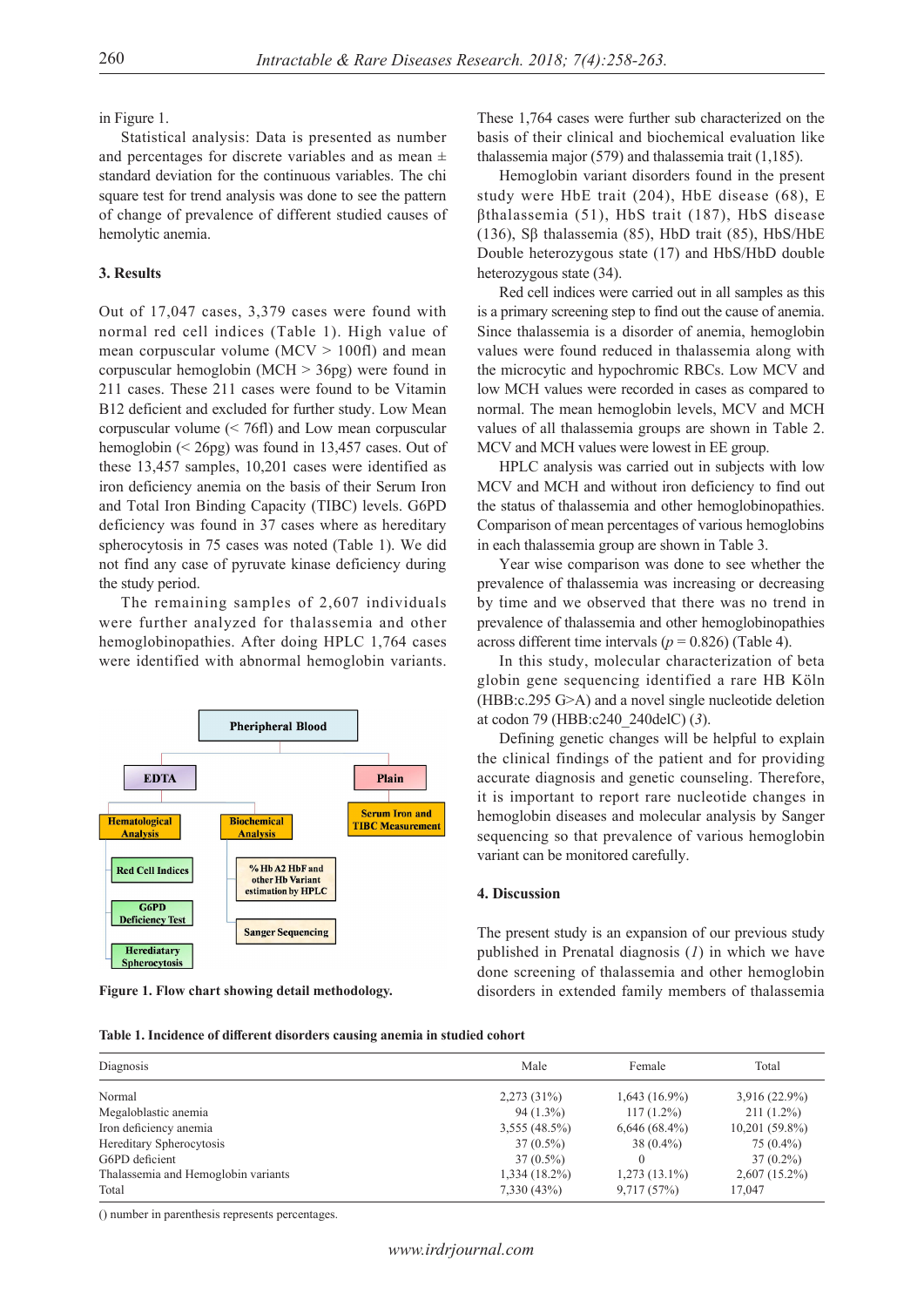patients, couples coming for premarital screening and college going students. In that study we concluded that a cost effective approach for preventing birth of a thalassemia child is to focus on screening of extended family members rather than screening the general population. We have done a year wise comparison and observed that there is no change in frequency of beta thalassemia and other hemoglobinopathies (Figure 2). Even it is almost more or less from our previous studies.

**Table 2. Hematological Parameters in different hemoglobinopathies**

| Category       | Hb(g/dL)       | MCV(f)          | $MCH$ (pg)     | MCHC (g/dL)    |
|----------------|----------------|-----------------|----------------|----------------|
| Normal         | $12.2 \pm 2.6$ | $84.5 \pm 12.7$ | $29.9 \pm 4.6$ | $36.8 \pm 2.9$ |
| $\beta$ TT     | $9.2 \pm 2.1$  | $69.2 \pm 6.7$  | $20.6 \pm 2.8$ | $28.6 \pm 2.2$ |
| $\beta$ TM     | $8.7 \pm 2.2$  | $68.7 \pm 6.0$  | $21.6 \pm 2.9$ | $25.8 \pm 4.7$ |
| AS             | $9.1 \pm 2.4$  | $68.6 \pm 7.0$  | $21.2 \pm 3.4$ | $30.9 \pm 2.6$ |
| SS             | $8.4 \pm 1.6$  | $69.2 \pm 7.9$  | $22.3 \pm 3.2$ | $30.3 \pm 2.4$ |
| $S\beta$       | $8.3 \pm 2.1$  | $68.6 \pm 6.2$  | $22.5 \pm 3.5$ | $31.1 \pm 2.3$ |
| S/E            | $7.4 \pm 3.2$  | $67.1 \pm 6.9$  | $19.2 \pm 4.5$ | $28.4 \pm 3.9$ |
| AE             | $8.6 \pm 2.4$  | $69.6 \pm 6.1$  | $21.1 \pm 3.0$ | $29.7 \pm 2.7$ |
| FF.            | $6.3 \pm 2.0$  | $64.1 \pm 6.6$  | $18.4 \pm 2.5$ | $27.7 \pm 2.5$ |
| $E\beta$       | $6.0 \pm 1.4$  | $66.9 \pm 4.1$  | $18.9 \pm 2.6$ | $26.8 \pm 3.3$ |
| SD.            | $7.9 \pm 1.7$  | $91.3 \pm 0.2$  | $32.8 \pm 0.6$ | $34.2 \pm 4.9$ |
| AD             | $10.4 \pm 2.7$ | $69.5 \pm 9.7$  | $24.0 \pm 4.8$ | $31.2 \pm 3.4$ |
| D <sub>D</sub> | $8.9 \pm 3.0$  | $76.1 \pm 12.7$ | $23.7 \pm 5.6$ | $31.2 \pm 1.6$ |

**Table 3. Comparison of percentage of Hemoglobin variants** 

Table 5 summarizes the various studies conducted in last ten years which have used the patient's selection criterion similar to our study. We can clearly see from the table that the frequency of thalassemia and other hemoglobinopathies varies significantly from one geographical region to another. The figures of World Health Organization (WHO) estimate that approximately 5% of the world's populations are carriers for genetic hemoglobin disorders. Highest (18.1%) prevalence of beta thalassemia trait was observed in New Delhi (*11*) whereas it was found lowest in Dibrugarh, Assam where the HBE was more prevalent (*7*). Sickle cell trait, which was found in high frequency (9.2%) in Maharashtra was found only in 0.8% of studied subjects in the present study. In our other previous studies HBS and HBE was observed in low frequency (*1*).

Colah *et al*. reported that about 1.5% of the world population are carriers of β thalassemia (*12*). In central India the prevalence of β thalassemia trait has been estimated to be 9.59% (*13*). In the present study the most common Hb abnormality detected was β thalassemia trait present in 1185 (11.0%) patients. These data reveal that for the most part of India β thalassemia trait is a common Hb disorder. In this study hematological parameters were used to distinguish cases of β thalassemia trait

| Category      | HbA             | H <sub>b</sub> A <sub>2</sub> | HbF             | HbD             | HbS             |
|---------------|-----------------|-------------------------------|-----------------|-----------------|-----------------|
| <b>NORMAL</b> | $80.5 \pm 6.9$  | $2.4 \pm 0.5$                 | $0.8 \pm 0.3$   |                 |                 |
| $\beta$ TT    | $89.5 \pm 2.6$  | $5.5 \pm 0.7$                 | $0.6 \pm 0.4$   | ۰               | ٠               |
| $\beta$ TM    | $24.6 \pm 28.8$ | $3.6 \pm 1.3$                 | $64.1 \pm 28.4$ |                 | ٠               |
| AS            | $55.9 \pm 5.9$  | $3.4 \pm 0.8$                 | $2.1 \pm 2.3$   | ۰               | $34.0 \pm 11.7$ |
| <b>SS</b>     | $3.8 \pm 1.7$   | $3.4 \pm 0.7$                 | $19.0 \pm 6.0$  | ۰               | $70.1 \pm 8.4$  |
| $S\beta$      | $3.5 \pm 1.7$   | $5.5 \pm 0.6$                 | $16.9 \pm 8.2$  | ۰               | $72.8 \pm 8.8$  |
| S/E           | $2.5 \pm 0.2$   | $49.8 \pm 12.6^*$             | $4.4 \pm 0.5$   | ۰               | $43.7 \pm 13.7$ |
| AE            | $48.5 \pm 7.1$  | $33.5 \pm 11.3*$              | $2.6 \pm 7.1$   | ۰               | -               |
| EE            | $5.7 \pm 2.0$   | $65.4 \pm 6.6^*$              | $22.8 \pm 5.9$  | ۰               | ٠               |
| $E\beta$      | $4.4 \pm 1.4$   | $64.3 \pm 14.4*$              | $24.1 \pm 8.8$  |                 |                 |
| <b>SD</b>     | $2.6 \pm 0.1$   | $2.3 \pm 0.7$                 | $16.1 \pm 5.7$  | $33.2 \pm 9.3$  | $26.3 \pm 12.7$ |
| AD            | $56.6 \pm 7.8$  | $2.3 \pm 0.6$                 | $2.5 \pm 5.3$   | $33.4 \pm 5.2$  | ٠               |
| DD            | $5.8 \pm 2.3$   | $3.0 \pm 1.2$                 | $2.4 \pm 2.5$   | $79.8 \pm 13.1$ | ۰.              |

\*HBA2+HBE.

**Table 4. Year wise distribution of incidence of anemia causing disorder**

| Year<br>$[May-Apr]$          | No of Samples screened | Normal          | Thalassemia and other<br>hemoglobinopathies | <b>IDA</b>       | $Other*$     |
|------------------------------|------------------------|-----------------|---------------------------------------------|------------------|--------------|
| 2009-2010                    | 1,010                  | 203(20%)        | 197 (19.5%)                                 | 590 (58.5%)      | 20(2%)       |
| 2010-2011                    | 1,274                  | $300(23.5\%)$   | $210(16.4\%)$                               | 729 (57.2%)      | 35(2.7%)     |
| 2011-2012                    | 1,471                  | 470 (31.9%)     | $237(16.1\%)$                               | 728 (49.4%)      | $36(2.4\%)$  |
| 2012-2013                    | 1,527                  | 358 (23.4%)     | $229(14.9\%)$                               | 899 (58.8%)      | 41 $(2.6\%)$ |
| 2013-2014                    | 2.058                  | 454 (22.0%)     | 282 (13.7%)                                 | $1,279(62.1\%)$  | 43 $(2.1\%)$ |
| 2014-2015                    | 2,128                  | $364(17.1\%)$   | 291 (13.6%)                                 | $1,444(67.8\%)$  | $29(1.4\%)$  |
| 2015-2016                    | 2,356                  | $415(17.6\%)$   | 351 (14.8%)                                 | $1,554(65.9\%)$  | $36(1.5\%)$  |
| 2016-2017                    | 2,542                  | 368 (14.5%)     | 373 (14.6%)                                 | $1,745(68.6\%)$  | 56 (2.2%)    |
| 2017-2018                    | 2.681                  | 443 (16.5%)     | 515 (19.2%)                                 | $1,674(62.4\%)$  | 49 $(1.8\%)$ |
| TOTAL, 2009-2018             | 17,047                 | $3,375(19.8\%)$ | $2,685(15.8\%)$                             | $10,642(62.4\%)$ | $345(2.0\%)$ |
| Chi Square for trend p value |                        | ${}_{0.0001}$   | 0.0826                                      | ${}_{0.0001}$    | 0.038        |

() number in parenthesis represents percentage.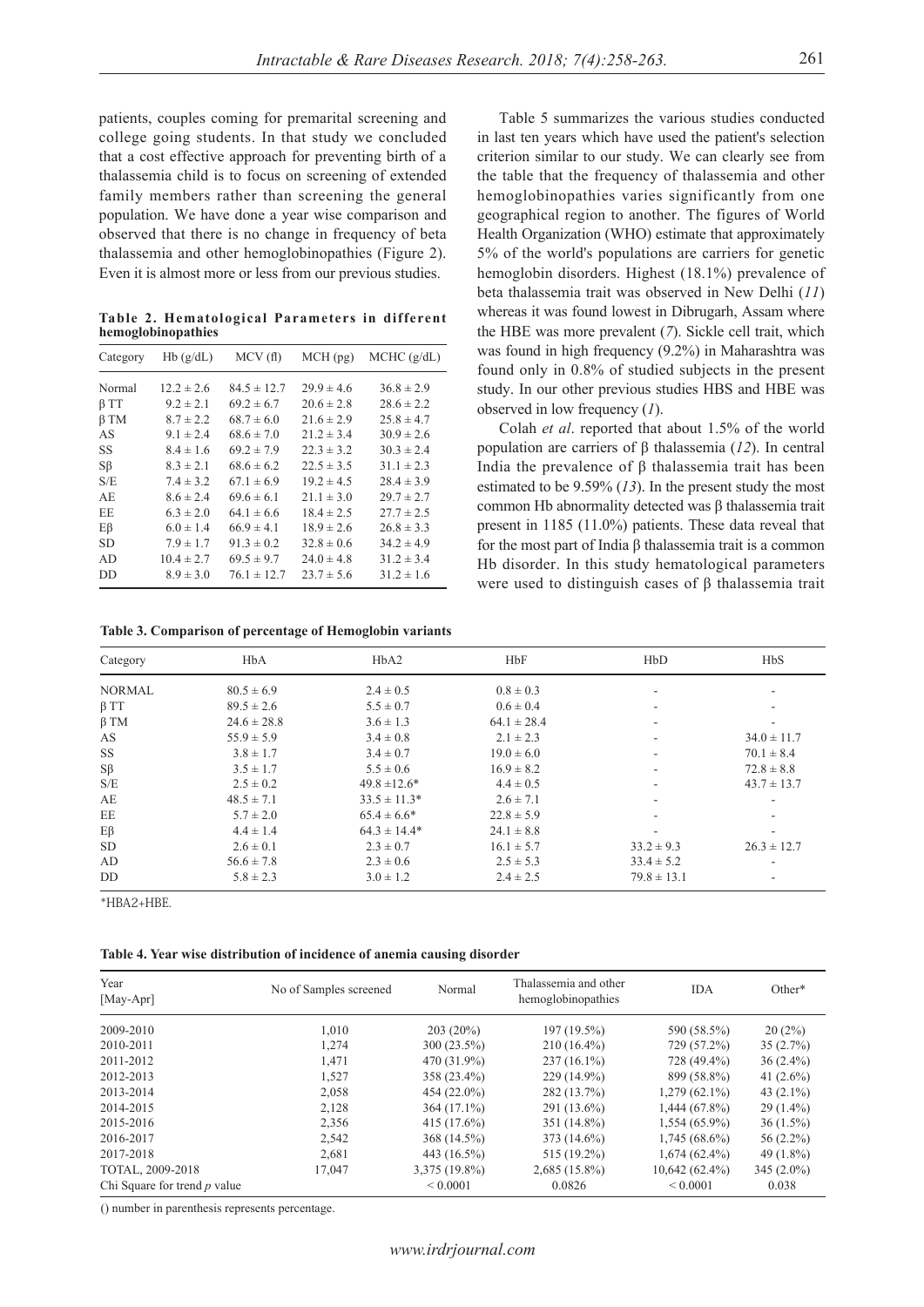$\overline{1}$ 



**Figure 2. Year wise prevalance of thalassemia and hemoglobinopathies.**

from iron deficiency anemia but these parameters were not useful in patients who have both iron deficiency and thalassemia trait. The patients with iron deficiency anemia showed significantly lower levels of HbA2 and MCV than the patients with a normal iron profile. In this study the rate of occurrence of iron deficiency anemia cases increases by year. There is a significant correlation with serum iron level and HbA2 concentration (*14*) and false diagnosis may occur in patients with iron deficiency anemia and borderline HbA2 (3.5-3.9%). Other causes of borderline HbA2 include β thalassemia trait with silent mutation and α triplication (*15*). So it has been emphasized that interpretation of chromatograms must be done after taking into consideration the clinical history, family history, finding of peripheral blood smear and mutation analysis for accurate diagnosis.

Several countries (Italy, Greece, Cyprus, UK, France, Iran, Thailand, Australia, Singapore, Taiwan, Hong Kong, and Cuba) prevent the birth of a thalassemia child up to 70% by setting up comprehensive national prevention programs, which include public awareness and education, carrier screening, and counseling, as well as information on prenatal diagnosis and preimplantation diagnosis (*16-19*). In our country also prevention programs are currently being done but they are limited to certain urban regions and these programs are done by a handful of tertiary care centers. The biggest problem in prevention of thalassemia in India is our traditions for which our society is restricted to an endogamy pattern of marriage and there is some type of social stigma that prevents them from doing thalassemia screening.

This study provided a detailed prevalence and spectrum of hereditary anemia among the North Indian population and will contribute toward the development of prevention strategies and reduction of excessive health care costs in this area, allowing better management of hemoglobinopathies. Also, there is need of a national level prevention program, which registers the thalassemia child, and sets up a national level campaign for public awareness of thalassemia and other hemoglobinopathies.

#### **5. Conclusion**

The present study provides a broad overview of the burden

| Year | Name of City/State<br>(Ref.)  | subject<br>Total | Normal Anemic                                                                                    |                                                                                  |                                                                                                                                                                                                                                                                                                                                                                | <b>NTR</b>                                                                                                                                                                                                                                                                                                                   | Æ                                                                                                                                                                                                                                                                                                                                                                                                                           | EE                                                                                                                                                                                        | E/B<br>THAL                                                                                                                                                                                                                                                                                                                    | SÆ                                                            | ED                                                                                                                                                                                                                                                                                                                        | AS                                                                                                                                                                                                                                                                                                       | SS                                                                                                                                                                                                                                                                                                                          | <b>S/B</b><br>THAL | $\frac{1}{2}$                                                                                   | $\overline{A}$                                                                                                                                                                                                                                                                                                | БD                                                                                                     | Others                                                                                                                                                                                                                                                                                                                                                                             |
|------|-------------------------------|------------------|--------------------------------------------------------------------------------------------------|----------------------------------------------------------------------------------|----------------------------------------------------------------------------------------------------------------------------------------------------------------------------------------------------------------------------------------------------------------------------------------------------------------------------------------------------------------|------------------------------------------------------------------------------------------------------------------------------------------------------------------------------------------------------------------------------------------------------------------------------------------------------------------------------|-----------------------------------------------------------------------------------------------------------------------------------------------------------------------------------------------------------------------------------------------------------------------------------------------------------------------------------------------------------------------------------------------------------------------------|-------------------------------------------------------------------------------------------------------------------------------------------------------------------------------------------|--------------------------------------------------------------------------------------------------------------------------------------------------------------------------------------------------------------------------------------------------------------------------------------------------------------------------------|---------------------------------------------------------------|---------------------------------------------------------------------------------------------------------------------------------------------------------------------------------------------------------------------------------------------------------------------------------------------------------------------------|----------------------------------------------------------------------------------------------------------------------------------------------------------------------------------------------------------------------------------------------------------------------------------------------------------|-----------------------------------------------------------------------------------------------------------------------------------------------------------------------------------------------------------------------------------------------------------------------------------------------------------------------------|--------------------|-------------------------------------------------------------------------------------------------|---------------------------------------------------------------------------------------------------------------------------------------------------------------------------------------------------------------------------------------------------------------------------------------------------------------|--------------------------------------------------------------------------------------------------------|------------------------------------------------------------------------------------------------------------------------------------------------------------------------------------------------------------------------------------------------------------------------------------------------------------------------------------------------------------------------------------|
| 2015 | West Bengal (4)               | 10,407           | 8,898                                                                                            | 1,509                                                                            | 579                                                                                                                                                                                                                                                                                                                                                            |                                                                                                                                                                                                                                                                                                                              |                                                                                                                                                                                                                                                                                                                                                                                                                             |                                                                                                                                                                                           |                                                                                                                                                                                                                                                                                                                                |                                                               |                                                                                                                                                                                                                                                                                                                           |                                                                                                                                                                                                                                                                                                          |                                                                                                                                                                                                                                                                                                                             |                    |                                                                                                 |                                                                                                                                                                                                                                                                                                               |                                                                                                        |                                                                                                                                                                                                                                                                                                                                                                                    |
|      |                               |                  |                                                                                                  |                                                                                  |                                                                                                                                                                                                                                                                                                                                                                |                                                                                                                                                                                                                                                                                                                              |                                                                                                                                                                                                                                                                                                                                                                                                                             |                                                                                                                                                                                           |                                                                                                                                                                                                                                                                                                                                |                                                               |                                                                                                                                                                                                                                                                                                                           |                                                                                                                                                                                                                                                                                                          |                                                                                                                                                                                                                                                                                                                             |                    |                                                                                                 |                                                                                                                                                                                                                                                                                                               |                                                                                                        |                                                                                                                                                                                                                                                                                                                                                                                    |
| 2014 | Kolkata West Bengal (5)       | 90,210           | $(85.5\%)$<br>79,897                                                                             |                                                                                  |                                                                                                                                                                                                                                                                                                                                                                |                                                                                                                                                                                                                                                                                                                              |                                                                                                                                                                                                                                                                                                                                                                                                                             |                                                                                                                                                                                           |                                                                                                                                                                                                                                                                                                                                |                                                               |                                                                                                                                                                                                                                                                                                                           |                                                                                                                                                                                                                                                                                                          |                                                                                                                                                                                                                                                                                                                             |                    |                                                                                                 |                                                                                                                                                                                                                                                                                                               |                                                                                                        |                                                                                                                                                                                                                                                                                                                                                                                    |
|      |                               |                  |                                                                                                  | $(14.5\%)$<br>10,313<br>(11.4%]<br>(11.4%]                                       |                                                                                                                                                                                                                                                                                                                                                                |                                                                                                                                                                                                                                                                                                                              |                                                                                                                                                                                                                                                                                                                                                                                                                             |                                                                                                                                                                                           |                                                                                                                                                                                                                                                                                                                                |                                                               |                                                                                                                                                                                                                                                                                                                           |                                                                                                                                                                                                                                                                                                          |                                                                                                                                                                                                                                                                                                                             |                    |                                                                                                 |                                                                                                                                                                                                                                                                                                               |                                                                                                        |                                                                                                                                                                                                                                                                                                                                                                                    |
| 2014 | Burdwan West Bengal (6) 1,872 |                  | $(88.6\%)$<br>982                                                                                |                                                                                  |                                                                                                                                                                                                                                                                                                                                                                |                                                                                                                                                                                                                                                                                                                              |                                                                                                                                                                                                                                                                                                                                                                                                                             |                                                                                                                                                                                           |                                                                                                                                                                                                                                                                                                                                |                                                               |                                                                                                                                                                                                                                                                                                                           |                                                                                                                                                                                                                                                                                                          |                                                                                                                                                                                                                                                                                                                             |                    |                                                                                                 |                                                                                                                                                                                                                                                                                                               |                                                                                                        |                                                                                                                                                                                                                                                                                                                                                                                    |
|      |                               |                  |                                                                                                  |                                                                                  | $\begin{array}{l} (5.6\%) \\ 3.870 \\ (4.3\%) \\ (1.8\%) \\ (1.8\%) \\ (1.8\%) \\ (3.4\%) \\ (2.0\%) \\ (3.4\%) \\ (1.6\%) \\ (2.0\%) \\ (3.3\%) \\ (4.4\%) \\ (5.3\%) \\ (6.4\%) \\ (7.3\%) \\ (8.3\%) \\ (1.3\%) \\ (1.3\%) \\ (1.3\%) \\ (1.3\%) \\ (1.3\%) \\ (1.3\%) \\ (1.3\%) \\ (1.3\%) \\ (1.3\%) \\ (1.3\%) \\ (1.3\%) \\ (1.3\%) \\ (1.3\%) \\ (1.$ |                                                                                                                                                                                                                                                                                                                              |                                                                                                                                                                                                                                                                                                                                                                                                                             |                                                                                                                                                                                           |                                                                                                                                                                                                                                                                                                                                |                                                               |                                                                                                                                                                                                                                                                                                                           |                                                                                                                                                                                                                                                                                                          |                                                                                                                                                                                                                                                                                                                             |                    |                                                                                                 |                                                                                                                                                                                                                                                                                                               |                                                                                                        |                                                                                                                                                                                                                                                                                                                                                                                    |
| 2014 | Dibrugarh Assam (7)           | 9,000            |                                                                                                  |                                                                                  |                                                                                                                                                                                                                                                                                                                                                                |                                                                                                                                                                                                                                                                                                                              |                                                                                                                                                                                                                                                                                                                                                                                                                             |                                                                                                                                                                                           |                                                                                                                                                                                                                                                                                                                                |                                                               |                                                                                                                                                                                                                                                                                                                           |                                                                                                                                                                                                                                                                                                          |                                                                                                                                                                                                                                                                                                                             |                    |                                                                                                 |                                                                                                                                                                                                                                                                                                               |                                                                                                        |                                                                                                                                                                                                                                                                                                                                                                                    |
|      |                               |                  |                                                                                                  |                                                                                  |                                                                                                                                                                                                                                                                                                                                                                |                                                                                                                                                                                                                                                                                                                              |                                                                                                                                                                                                                                                                                                                                                                                                                             |                                                                                                                                                                                           |                                                                                                                                                                                                                                                                                                                                |                                                               |                                                                                                                                                                                                                                                                                                                           |                                                                                                                                                                                                                                                                                                          |                                                                                                                                                                                                                                                                                                                             |                    |                                                                                                 |                                                                                                                                                                                                                                                                                                               |                                                                                                        |                                                                                                                                                                                                                                                                                                                                                                                    |
| 2013 | Gujarat $(\mathcal{S})$       | 7,000            |                                                                                                  |                                                                                  |                                                                                                                                                                                                                                                                                                                                                                |                                                                                                                                                                                                                                                                                                                              |                                                                                                                                                                                                                                                                                                                                                                                                                             |                                                                                                                                                                                           |                                                                                                                                                                                                                                                                                                                                |                                                               |                                                                                                                                                                                                                                                                                                                           |                                                                                                                                                                                                                                                                                                          |                                                                                                                                                                                                                                                                                                                             |                    |                                                                                                 |                                                                                                                                                                                                                                                                                                               |                                                                                                        |                                                                                                                                                                                                                                                                                                                                                                                    |
|      |                               |                  |                                                                                                  |                                                                                  |                                                                                                                                                                                                                                                                                                                                                                |                                                                                                                                                                                                                                                                                                                              |                                                                                                                                                                                                                                                                                                                                                                                                                             |                                                                                                                                                                                           |                                                                                                                                                                                                                                                                                                                                |                                                               |                                                                                                                                                                                                                                                                                                                           |                                                                                                                                                                                                                                                                                                          |                                                                                                                                                                                                                                                                                                                             |                    |                                                                                                 |                                                                                                                                                                                                                                                                                                               |                                                                                                        |                                                                                                                                                                                                                                                                                                                                                                                    |
| 2012 | Burdwan West Bengal (9)       | 3,823            |                                                                                                  |                                                                                  |                                                                                                                                                                                                                                                                                                                                                                |                                                                                                                                                                                                                                                                                                                              |                                                                                                                                                                                                                                                                                                                                                                                                                             |                                                                                                                                                                                           |                                                                                                                                                                                                                                                                                                                                |                                                               |                                                                                                                                                                                                                                                                                                                           |                                                                                                                                                                                                                                                                                                          |                                                                                                                                                                                                                                                                                                                             |                    |                                                                                                 |                                                                                                                                                                                                                                                                                                               |                                                                                                        |                                                                                                                                                                                                                                                                                                                                                                                    |
|      |                               |                  |                                                                                                  |                                                                                  |                                                                                                                                                                                                                                                                                                                                                                |                                                                                                                                                                                                                                                                                                                              |                                                                                                                                                                                                                                                                                                                                                                                                                             |                                                                                                                                                                                           |                                                                                                                                                                                                                                                                                                                                |                                                               |                                                                                                                                                                                                                                                                                                                           |                                                                                                                                                                                                                                                                                                          |                                                                                                                                                                                                                                                                                                                             |                    |                                                                                                 |                                                                                                                                                                                                                                                                                                               |                                                                                                        |                                                                                                                                                                                                                                                                                                                                                                                    |
| 2012 | Dhule Maharashtra (10)        | 24,723           | $(52.5\%)$<br>$3,680$<br>$(40.9\%)$<br>$5,385$<br>$(77.0\%)$<br>$2,702$<br>$(70.7\%)$<br>$1,668$ | $(47.5\%)$<br>5,320<br>5,320<br>5,320<br>5,320<br>1,121<br>(11.1%)<br>247<br>247 |                                                                                                                                                                                                                                                                                                                                                                |                                                                                                                                                                                                                                                                                                                              |                                                                                                                                                                                                                                                                                                                                                                                                                             |                                                                                                                                                                                           |                                                                                                                                                                                                                                                                                                                                |                                                               |                                                                                                                                                                                                                                                                                                                           |                                                                                                                                                                                                                                                                                                          |                                                                                                                                                                                                                                                                                                                             |                    |                                                                                                 |                                                                                                                                                                                                                                                                                                               |                                                                                                        |                                                                                                                                                                                                                                                                                                                                                                                    |
|      |                               |                  |                                                                                                  |                                                                                  |                                                                                                                                                                                                                                                                                                                                                                |                                                                                                                                                                                                                                                                                                                              |                                                                                                                                                                                                                                                                                                                                                                                                                             |                                                                                                                                                                                           |                                                                                                                                                                                                                                                                                                                                |                                                               |                                                                                                                                                                                                                                                                                                                           |                                                                                                                                                                                                                                                                                                          |                                                                                                                                                                                                                                                                                                                             |                    |                                                                                                 |                                                                                                                                                                                                                                                                                                               |                                                                                                        |                                                                                                                                                                                                                                                                                                                                                                                    |
| 2010 | New Delhi (11)                | 800              | $(6.7\%)$<br>553                                                                                 |                                                                                  |                                                                                                                                                                                                                                                                                                                                                                |                                                                                                                                                                                                                                                                                                                              |                                                                                                                                                                                                                                                                                                                                                                                                                             |                                                                                                                                                                                           |                                                                                                                                                                                                                                                                                                                                |                                                               |                                                                                                                                                                                                                                                                                                                           |                                                                                                                                                                                                                                                                                                          |                                                                                                                                                                                                                                                                                                                             |                    |                                                                                                 |                                                                                                                                                                                                                                                                                                               |                                                                                                        |                                                                                                                                                                                                                                                                                                                                                                                    |
|      |                               |                  |                                                                                                  |                                                                                  | $\begin{array}{c} (0.7\%) \\ 145 \\ 18.1\% \\ 1.185 \\ 1.185 \\ (11.0\%) \end{array}$                                                                                                                                                                                                                                                                          |                                                                                                                                                                                                                                                                                                                              |                                                                                                                                                                                                                                                                                                                                                                                                                             |                                                                                                                                                                                           |                                                                                                                                                                                                                                                                                                                                |                                                               | $\begin{pmatrix} 1 & 1 & 1 & 1 & 1 & 1 \\ 1 & 1 & 1 & 1 & 1 & 1 \\ 1 & 1 & 1 & 1 & 1 & 1 \\ 1 & 1 & 1 & 1 & 1 & 1 \\ 1 & 1 & 1 & 1 & 1 & 1 \\ 1 & 1 & 1 & 1 & 1 & 1 \\ 1 & 1 & 1 & 1 & 1 & 1 \\ 1 & 1 & 1 & 1 & 1 & 1 \\ 1 & 1 & 1 & 1 & 1 & 1 \\ 1 & 1 & 1 & 1 & 1 & 1 \\ 1 & 1 & 1 & 1 & 1 & 1 \\ 1 & 1 & 1 & 1 & 1 & $ |                                                                                                                                                                                                                                                                                                          |                                                                                                                                                                                                                                                                                                                             |                    |                                                                                                 |                                                                                                                                                                                                                                                                                                               |                                                                                                        |                                                                                                                                                                                                                                                                                                                                                                                    |
|      | Present Lucknow               | 17,047           |                                                                                                  |                                                                                  |                                                                                                                                                                                                                                                                                                                                                                |                                                                                                                                                                                                                                                                                                                              |                                                                                                                                                                                                                                                                                                                                                                                                                             |                                                                                                                                                                                           |                                                                                                                                                                                                                                                                                                                                |                                                               |                                                                                                                                                                                                                                                                                                                           |                                                                                                                                                                                                                                                                                                          |                                                                                                                                                                                                                                                                                                                             |                    |                                                                                                 |                                                                                                                                                                                                                                                                                                               |                                                                                                        |                                                                                                                                                                                                                                                                                                                                                                                    |
|      |                               |                  | $(69.1\%)$<br>4,092<br>(24%)                                                                     | $(30.9\%)$<br>12,955*<br>(76%)                                                   |                                                                                                                                                                                                                                                                                                                                                                | $\begin{array}{c} 11 \\[-4pt] 10190 \\[-4pt] 0.1900 \\[-4pt] -1.135 \\[-4pt] 0.39 \\[-4pt] 0.39 \\[-4pt] 0.39 \\[-4pt] 0.39 \\[-4pt] 0.39 \\[-4pt] 0.39 \\[-4pt] 0.39 \\[-4pt] 0.39 \\[-4pt] 0.39 \\[-4pt] 0.39 \\[-4pt] 0.39 \\[-4pt] 0.39 \\[-4pt] 0.39 \\[-4pt] 0.39 \\[-4pt] 0.39 \\[-4pt] 0.39 \\[-4pt] 0.39 \\[-4pt] $ | $\begin{array}{l} \mathbf{522} \\ \mathbf{539} \\ \mathbf{548} \\ \mathbf{553} \\ \mathbf{563} \\ \mathbf{574} \\ \mathbf{58} \\ \mathbf{59} \\ \mathbf{59} \\ \mathbf{59} \\ \mathbf{59} \\ \mathbf{59} \\ \mathbf{59} \\ \mathbf{59} \\ \mathbf{59} \\ \mathbf{59} \\ \mathbf{59} \\ \mathbf{59} \\ \mathbf{59} \\ \mathbf{59} \\ \mathbf{59} \\ \mathbf{59} \\ \mathbf{59} \\ \mathbf{59} \\ \mathbf{59} \\ \mathbf{59}$ | $\begin{array}{c} 32\\ (0.3\%)\\ (0.3\%)\\ (0.4\%)\\ (1.2\%)\\ (1.2\%)\\ (2.2\%)\\ (3.8\%)\\ (0.1\%)\\ (0.1\%)\\ (0.2\%)\\ (0.1\%)\\ (0.4\%)\\ (0.4\%)\\ (0.4\%)\\ (0.4\%)\\ \end{array}$ | $\begin{array}{c} 92 \\ 0.996 \\ 0.406 \\ -1.296 \\ 0.129 \\ -1.296 \\ -1.296 \\ -1.296 \\ -1.296 \\ -1.296 \\ -1.296 \\ -1.296 \\ -1.296 \\ -1.296 \\ -1.296 \\ -1.296 \\ -1.296 \\ -1.296 \\ -1.296 \\ -1.296 \\ -1.296 \\ -1.296 \\ -1.296 \\ -1.296 \\ -1.296 \\ -1.296 \\ -1.296 \\ -1.296 \\ -1.296 \\ -1.296 \\ -1.296$ | $(0.096)$<br>$(0.096)$<br>$(0.096)$<br>$(0.096)$<br>$(0.196)$ |                                                                                                                                                                                                                                                                                                                           | $\begin{array}{l} \mathbf{57} \\ 0.49, \\ 0.343, \\ 0.39, \\ 0.59, \\ 0.59, \\ 0.59, \\ 0.59, \\ 0.59, \\ 0.59, \\ 0.54, \\ 0.59, \\ 0.59, \\ 0.59, \\ 0.59, \\ 0.59, \\ 0.59, \\ 0.59, \\ 0.59, \\ 0.59, \\ 0.59, \\ 0.59, \\ 0.59, \\ 0.59, \\ 0.59, \\ 0.59, \\ 0.59, \\ 0.59, \\ 0.59, \\ 0.59, \\ $ | $\begin{bmatrix} 7 \\ 0.1\rlap{0}^{(2)} \\ 4.15 \\ 0.5\rlap{0}^{(3)} \\ 0.5\rlap{0}^{(4)} \\ 0.5\rlap{0}^{(5)} \\ 0.2\rlap{0}^{(3)} \\ 0.2\rlap{0}^{(3)} \\ 0.2\rlap{0}^{(4)} \\ 0.2\rlap{0}^{(5)} \\ 0.2\rlap{0}^{(6)} \\ 0.2\rlap{0}^{(6)} \\ 0.2\rlap{0}^{(6)} \\ 0.2\rlap{0}^{(6)} \\ 0.2\rlap{0}^{(6)} \\ 0.2\rlap{0}$ |                    | $\begin{bmatrix} 1 \\ 0.0\% \\ 1 \\ 0.0\% \\ 0.0\% \\ 0.1\% \\ 0.1\% \\ 0.1\% \\ \end{bmatrix}$ | $\begin{bmatrix} 7 \\ 0.19 \\ 141 \\ 141 \\ 0.2\% \\ 0.3\% \\ 0.6\% \\ 0.09 \\ 0.7\% \\ 0.1\% \\ 0.3\% \\ 0.09 \\ 0.09 \\ 0.09 \\ 0.08 \\ 0.09 \\ 0.00 \\ 0.00 \\ 0.00 \\ 0.00 \\ 0.00 \\ 0.00 \\ 0.00 \\ 0.00 \\ 0.00 \\ 0.00 \\ 0.00 \\ 0.00 \\ 0.00 \\ 0.00 \\ 0.00 \\ 0.00 \\ 0.00 \\ 0.00 \\ 0.00 \\ 0.$ | $[0.0\%] \begin{array}{l} 3 \\ - \\ 0 \\ 0 \\ 0.0\% \\ 0.2\% \\ 0.0\% \\ 0.0\% \\ \end{array} \quad ,$ | $\begin{array}{l} 114 \\ (10\%) \\ (10\%) \\ (10\%) \\ (20\%) \\ (10\%) \\ (20\%) \\ (20\%) \\ (30\%) \\ (40\%) \\ (50\%) \\ (50\%) \\ (60\%) \\ (70\%) \\ (80\%) \\ (90\%) \\ (10\%) \\ (10\%) \\ (10\%) \\ (10\%) \\ (10\%) \\ (10\%) \\ (10\%) \\ (10\%) \\ (10\%) \\ (10\%) \\ (10\%) \\ (10\%) \\ (10\%) \\ (10\%) \\ (10\%) \\ (10\%) \\ (10\%) \\ (10\%) \\ (10\%) \\ (10\$ |
|      |                               |                  |                                                                                                  |                                                                                  |                                                                                                                                                                                                                                                                                                                                                                |                                                                                                                                                                                                                                                                                                                              |                                                                                                                                                                                                                                                                                                                                                                                                                             |                                                                                                                                                                                           |                                                                                                                                                                                                                                                                                                                                |                                                               |                                                                                                                                                                                                                                                                                                                           |                                                                                                                                                                                                                                                                                                          |                                                                                                                                                                                                                                                                                                                             |                    |                                                                                                 |                                                                                                                                                                                                                                                                                                               |                                                                                                        |                                                                                                                                                                                                                                                                                                                                                                                    |



**Table 5. Percent prevalence of hemoglobin variants in Indian subcontinent in past 10 years**

Table 5. Percent prevalence of hemoglobin variants in Indian subcontinent in past 10 years